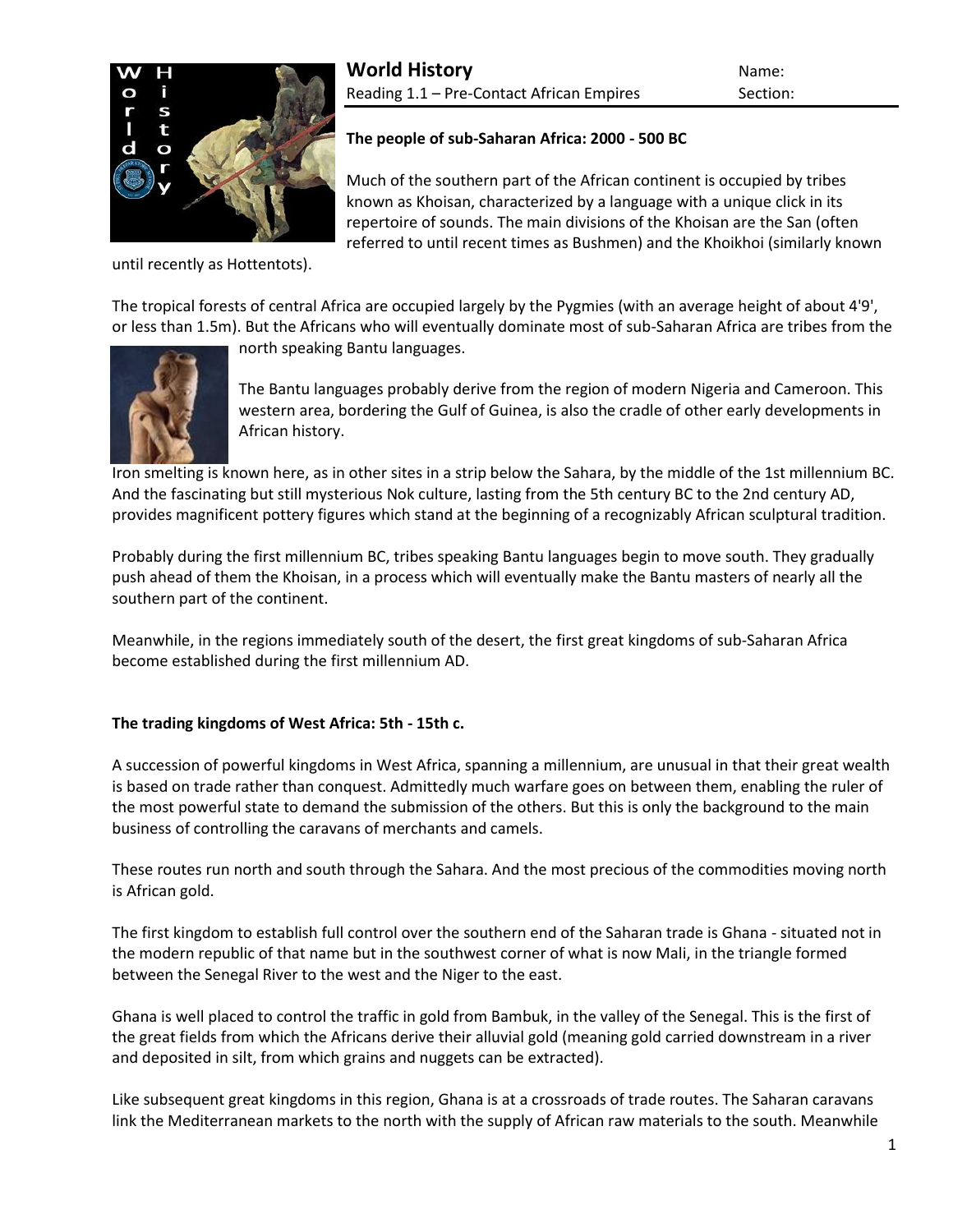along the savannah (or open grasslands) south of the Sahara communication is easy on an east-west axis, bringing to any commercial center the produce of the whole width of the continent.

While gold is the most valuable African commodity, [slaves](http://www.historyworld.net/wrldhis/PlainTextHistories.asp?gtrack=pthc&ParagraphID=ewy#ewy) run it a close second. They come mainly from the region around Lake Chad, where the Zaghawa tribes make a habit of raiding their neighbors and sending them up the caravan routes to Arab purchasers in the north.

Other African products in demand around the Mediterranean are ivory, ostrich feathers and the cola nut (containing caffeine and already popular 1000 years ago as the basis for a soft drink).

The most important commodity coming south with the caravans is salt, essential in the diet of African agricultural communities. The salt mines of the Sahara (sometimes controlled by Berber tribes from the north, sometimes by Africans from the south) are as valuable as the gold fields of the African rivers (see [Salt mines and](http://www.historyworld.net/wrldhis/PlainTextHistories.asp?historyid=179)  [caravans\)](http://www.historyworld.net/wrldhis/PlainTextHistories.asp?historyid=179). Traders from the north also bring dates and a wide range of metal goods - weapons, armor, and copper either in its pure form or as brass (the alloy of copper and zinc).

# **Ghana and its successors: 8th - 16th century**

Ghana remains the dominant kingdom of West Africa for a very long period, from well before the 8th century to the 13th. The prosperity resulting from its activities is evident in the town of [Jenne](http://www.historyworld.net/wrldhis/PlainTextHistories.asp?historyid=178) - by800 already a thriving town on the Niger.

In the 13th century the gold field of Bure, on the upper reaches of the Niger, becomes more important than [Bambuk.](http://www.historyworld.net/wrldhis/PlainTextHistories.asp?gtrack=pthc&ParagraphID=evw#evw) The shift in economic power is followed by a political change when a warrior by the name of Sundiata conquers Ghana and establishes the even more extensive kingdom of Mali - stretching from the Atlantic coast to beyond the Niger.

In the 15th century the western trade route through the Sahara to Morocco declines in importance, and a central one up to Tunis carries more of the desert trade. This change prompts the decline of the Mali kingdom to be replaced for a while by another power further to the east, that of the Songhay people. Their capital is the city of Gao, built on both banks of the Niger downstream of the great curve in the river.

At the end of the 16th century Gao too loses its dominant position. By then a new foreign power is establishing a presence on African coasts, with a new religion, Christianity. But the [Christians](http://www.historyworld.net/wrldhis/PlainTextHistories.asp?gtrack=pthc&ParagraphID=gpp#gpp) are four centuries behind the [Muslims](http://www.historyworld.net/wrldhis/PlainTextHistories.asp?gtrack=pthc&ParagraphID=ewe#ewe) in penetrating these regions.

# **Islam in east Africa: 8th - 11th century**

Africa is the first region into which Islam is carried by merchants rather than armies. It spreads down the wellestablished trade routes of the east coast, in which the coastal towns of the Red Sea (the very heart of Islam) play a major part.

There is archaeological evidence from the 8th century of a tiny wooden mosque, with space enough for about ten worshippers, as far south as modern Kenya - on Shanga, one of the islands offshore from Lamu. Shanga's international links at the time are further demonstrated by surviving fragments of Persian pottery and Chinese stoneware.

By the 11th century, when Islam makes its greatest advances in Africa, several settlements down the east coast have stone mosques.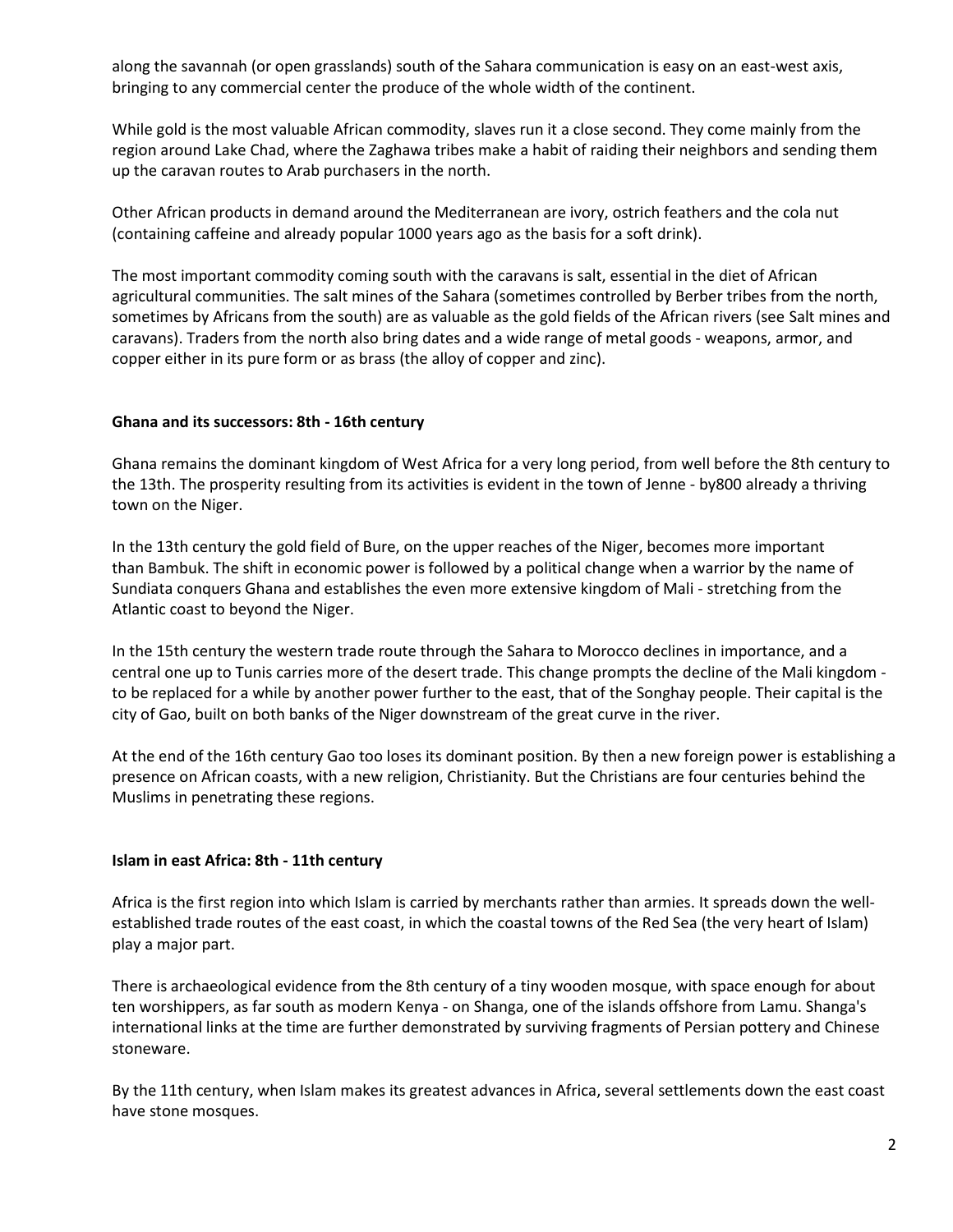

At Kilwa, on the coast of modern Tanzania, a full-scale Muslim dynasty is established at this period. Coins from about 1070 give the name of the local ruler as 'the majestic Sultan Ali bin al-Hasan'. Three centuries later the Muslim traveler [Ibn Batuta](http://www.historyworld.net/wrldhis/PlainTextHistories.asp?gtrack=pthc&ParagraphID=gqe#gqe) finds Kilwa an extremely prosperous sultanate, busy with trade in gold and slaves. In the 20th century Muslims remain either a majority or a significant minority in most regions of the east African coast. But the early

penetration of Islam is even more effective down the caravan routes of West Africa.

# **Islam in West Africa: 8th - 11th century**

From the 8th century Islam spreads gradually south in the oases of the [Sahara trade routes.](http://www.historyworld.net/wrldhis/PlainTextHistories.asp?gtrack=pthc&ParagraphID=evv#evv) By the 10th century many of the merchants at the southern end of the trade routes are Muslims. In the 11th century the rulers begin to be converted.

The first Muslim ruler in the region is the king of [Gao,](http://www.historyworld.net/wrldhis/PlainTextHistories.asp?gtrack=pthc&ParagraphID=ewb#ewb) from about the year 1000. The ruling classes of other communities follow suit. The king of [Ghana,](http://www.historyworld.net/wrldhis/PlainTextHistories.asp?gtrack=pthc&ParagraphID=evw#evw) the most powerful realm, is one of the last to accept Islam probably in the 1070s.

The effect of Islam on African communities, with their own strong traditional cultures, is a gradual process. In 1352 [Ibn Batuta](http://www.historyworld.net/wrldhis/PlainTextHistories.asp?gtrack=pthc&ParagraphID=gqh#gqh) visits [Mali.](http://www.historyworld.net/wrldhis/PlainTextHistories.asp?gtrack=pthc&ParagraphID=ewa#ewa) He is impressed by the people's regularity in saying their prayers, but he looks with stern disapproval at certain practices which are more evidently African.

He particularly frowns upon performances by masked dancers, and on the tendency of women to walk about in an unseemly shortage of clothing.

Mali is famous throughout the Islamic world at the time of Ibn Batuta's visit, because only a generation earlier its ruler has astonished Cairo by his wealth.

In 1324 Mansa Musa, the sultan of [Mali,](http://www.historyworld.net/wrldhis/PlainTextHistories.asp?gtrack=pthc&ParagraphID=ewa#ewa) decides to make the pilgrimage to [Mecca.](http://www.historyworld.net/wrldhis/PlainTextHistories.asp?gtrack=pthc&ParagraphID=afy#afy) His richly attired retinue and his heavily laden animals reflect his financial status - for he effectively controls the African gold trade which now supports the currency not only of Islamic states but of European communes and kingdoms. (The most valuable coins of Roman Catholic Europe have until recently been minted in silver, but Genoa, Florence and Venice reintroduce gold in the late 13th century and northern kingdoms soon follow their example.)

Contemporary accounts say that when Mansa Musa passes through Cairo, on his way to Mecca, his caravan numbers 60,000 people and his camels carry 12 tons of gold. He distributes largesse to religious institutions and to fawning courtiers alike.

Indeed he is so generous with the abundant gold of Mali that the value of the metal in Cairo suffers a temporary slump. But the reputation of Africa and its wealth is securely established.

# **The forest kingdoms of West Africa: 11th - 15th c.**

The great trade routes to the north, through the kingdoms first of [Ghana](http://www.historyworld.net/wrldhis/PlainTextHistories.asp?gtrack=pthc&ParagraphID=evw#evw) and then of [Mali](http://www.historyworld.net/wrldhis/PlainTextHistories.asp?gtrack=pthc&ParagraphID=ewa#ewa) and [Gao,](http://www.historyworld.net/wrldhis/PlainTextHistories.asp?gtrack=pthc&ParagraphID=ewb#ewb) gradually provide a market for the produce of the forest regions of west Africa.

Unlike the open savannah of the northern kingdoms, the conditions of life in the tropical rain forest make it difficult for small communities to coalesce into more powerful states. But one such state emerges among the Yoruba people during the 11th century. It is Ife, famous now for its sculpture (see the [Sculpture of Ife and](http://www.historyworld.net/wrldhis/PlainTextHistories.asp?historyid=180)  [Benin\)](http://www.historyworld.net/wrldhis/PlainTextHistories.asp?historyid=180). Lying west of the Niger and just within the border of the forest (in present-day [Nigeria\)](http://www.historyworld.net/wrldhis/PlainTextHistories.asp?gtrack=pthc&ParagraphID=pls#pls), Ife has the